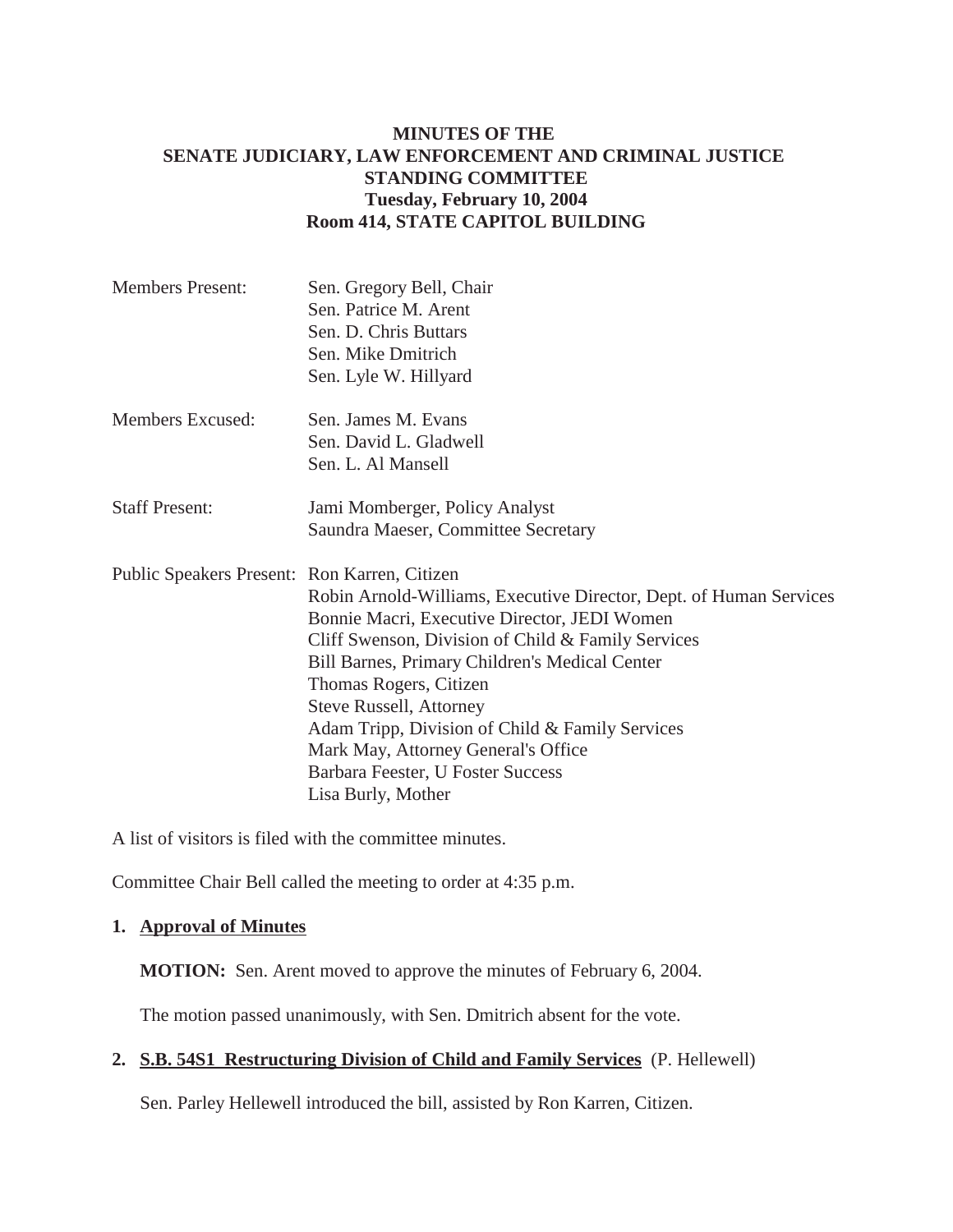Minutes of the Senate Judiciary Standing Committee February 10, 2002 Page 2

The following spoke in support of the bill: Bonnie Macri, JEDI Women Thomas Rogers, Citizen

The following spoke in opposition to the bill: Robin Arnold Williams, Executive Director, Dept. of Human Services Cliff Swenson, Division of Child & Family Services Bill Barnes, Primary Children's Medical Center

**MOTION:** Sen. Arent moved to hold S.B. 54S1 until the next meeting and to move to the next item on the agenda.

Sen. Bell stated no vote was needed and the committee moved to the next item on the agenda.

### **3. S.B. 81 Child and Family Services - Plea in Abeyance** (P. Hellewell)

Sen. Hellewell introduced the bill, assisted by Steve Russell, Attorney.

Adam Tripp, Division of Child & Family Services spoke to the bill.

**MOTION:** Sen. Buttars moved to pass S.B. 81 out with a favorable recommendation.

The motion passed unanimously, with Sen. Dmitrich and Sen. Hillyard absent for the vote.

## **4. S.B. 104 Selection of Mental Health Therapist in Termination of Parental Rights** (P. Hellewell)

Sen. Hellewell introduced the bill, assisted by Steve Russell.

**MOTION:** Sen. Arent moved to pass S.B. 104 out with a favorable recommendation.

The motion passed unanimously, with Sen. Dmitrich and Sen. Hillyard absent for the vote.

#### **5. S.B. 103 Child Removal Amendments** (P. Hellewell)

Sen. Hellewell introduced the bill, assisted by Steve Russell.

The following spoke in support of the bill: Mark May, Attorney General's Office Lisa Burly, Mother

Barbara Feester, U Foster Success, spoke in opposition to the bill